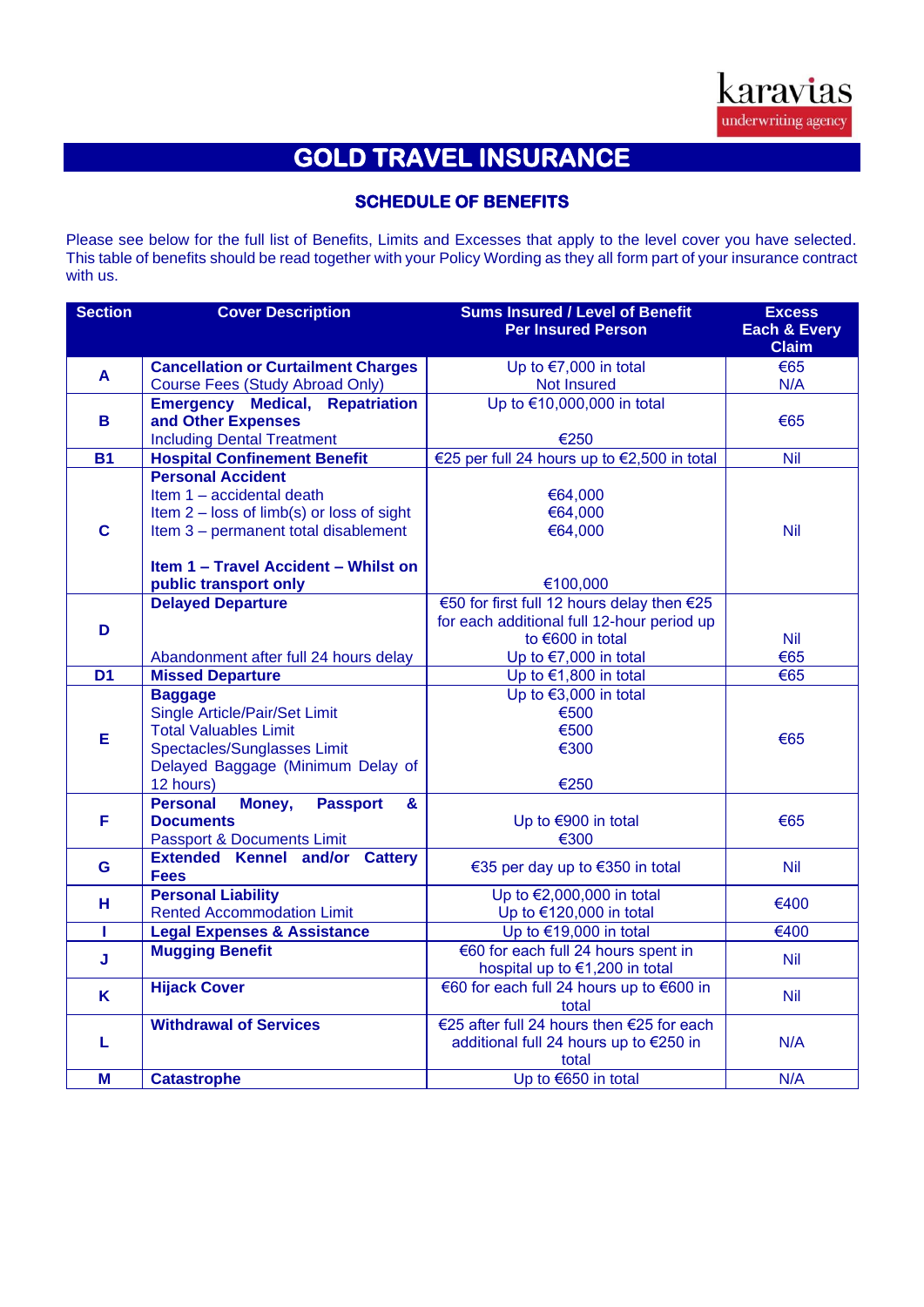## **EXTENSIONS AVAILABLE OR INCLUDED**

These covers are added to your policy in addition to the above. Some of these extensions require you to pay an additional premium and will then only be covered if you have paid the additional premium where required and this is confirmed on your Travel Insurance Policy Schedule.

| <b>SECTION N - BUSINESS TRAVEL (Non-Manual Work Only)</b><br>UP TO 17 DAYS INCLUDED IN ANNUAL MULTI-TRIP INSURANCE<br>ADDITIONAL PREMIUM PAYABLE FOR SINGLE TRIP INSURANCE |                                                            |                                           |     |
|----------------------------------------------------------------------------------------------------------------------------------------------------------------------------|------------------------------------------------------------|-------------------------------------------|-----|
|                                                                                                                                                                            | <b>Replacement Business Colleague</b>                      | Up to $\epsilon$ 6,000 in total           | €65 |
| N                                                                                                                                                                          | <b>Business Equipment</b><br>Single Article/Pair/Set Limit | Up to $\epsilon$ 3,500 in total<br>€2,000 | €65 |

## **Section N – BUSINESS TRAVEL**

**Please Note:** For the purpose of this Section N only, "**trip**" means a trip carried out to conduct business only.

This extension to the insurance provides the following amendments to the insurance specifically for any **trip** made by **you**.

## **What is Covered**

1. In additional to the cover provided under Section E – Baggage **we** will pay **you** up to the amount shown in the **Validation Certificate** for the accidental loss of, theft of or damage to **business equipment**. The amount payable will be the current market value, which takes into account a deduction for wear and tear and depreciation (loss of value).

The maximum we will pay for any one article, pair or set of articles is the amount shown in the **Validation Certificate**.

- 2. **We** will pay **you** up to the amount shown in the **Validation Certificate** for additional accommodation and travelling expenses incurred in arranging for a colleague or business associate to take **your** place on a pre-arranged business **trip** in the event that:
- a) **you** die.
- b) **you** are unable to make the business **trip** due to being hospitalised or temporarily or permanently incapacitated as confirmed in writing be a **medical practitioner**.
- c) **your close relative** or **close business associate** in **your home area** dies, is seriously injured or falls seriously ill.

## **Special Conditions Relating to Claims**

- You must report to the local police in the country where the incident occurred within 24 hours of discovery or as soon as practicable after that and get (at **your** own expense) a written report of the loss, theft or attempted theft of all **business equipment**.
- 2. If **business equipment** is lost, stolen or damaged while in the care of a **public transport** provider, authority, hotel or **your**  accommodation provider **you** must report details of the loss, theft or damage to them in writing and get (at **your** own expense) written confirmation.
- 3. If **business equipment** is lost, stolen or damaged whilst in the care of an airline **you** must:
	- a) get a Property Irregularity Report from the airline.
		- b) give formal written notice of the claim to the airline within the time limit contained in their conditions of carriage (please keep a copy).
	- c) keep all travel tickets and tags for submission if **you** are going to make a claim under this insurance.
- 4. **You** must provide (at **your** own expense) an original receipt or proof of ownership for items lost, stolen or damaged to help **you** to provide evidence to support **your** claim.

## **What is Not Covered**

## **The General Exclusions and the exclusions below both apply to Section N – Business Travel**

## **For subsection 1. of What is Covered above:**

- 1. Loss, theft of or damage to **business equipment** left **unattended** at any time unless left in the custody of a **public transport** provider, deposited in a hotel safe or safety deposit box, or left in **your** locked accommodation.
- 2. Loss, theft of or damage to **business equipment** contained in an **unattended** vehicle unless:
	- a) it is locked out of sight in a **secure baggage area** and
	- b) forcible and violent means have been used by an unauthorised person to gain entry into the vehicle and evidence of this entry is available.
- 3. Loss or damage due to delay, confiscation or detention by customs or any other authority.
- 4. Loss or damage caused by wear and tear, depreciation (loss of value), atmospheric or climatic conditions, moth, **vermin,**  any process of cleaning, repairing or restoring, mechanical or electrical breakdown.
- 5. Loss of, theft of or damage to films, tapes, cassettes, cartridges or discs other than for their value as unused materials unless purchased pre-recorded, when **we** will pay up to the manufacturer's latest list price.

## **For subsection 2. of What is Covered above:**

- 1. Additional costs under subsection 2. b) of What is Covered if **you** were temporarily or permanently incapacitated, hospitalised or **you** were on a waiting list to go into hospital at the time of arranging the business **trip**.
- 2. Additional costs under subsections 2. b) and c) of What is Covered if **you** were aware of circumstances at the time of arranging the business **trip** which could reasonably have been expected to lead to cancellation of the business **trip**.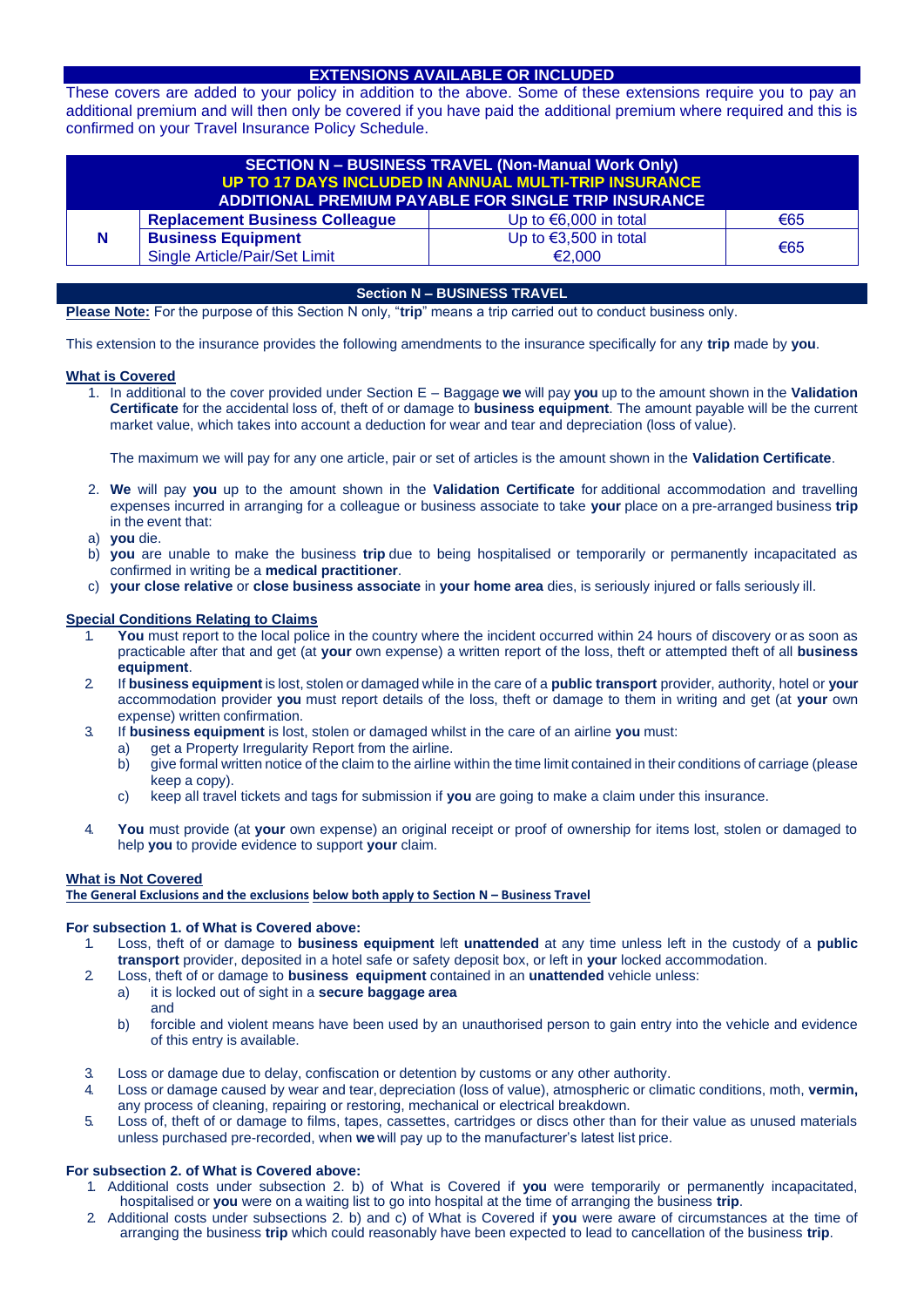## **For subsections 1. and 2. of What is Covered above:**

- 1. Any loss or damage arising out of **you** engaging in manual work.
- 2. Any financial loss, costs or expenses incurred arising from the interruption of **your** business.
- 3. The **excess** shown in the **Validation Certificate**.

| <b>SECTION O - WINTER SPORTS EXTENSION</b><br>UP TO 17 DAYS INCLUDED IN ANNUAL MULTI-TRIP INSURANCE<br>ADDITIONAL PREMIUM PAYABLE FOR SINGLE TRIP INSURANCE |                                                       |                                           |            |  |
|-------------------------------------------------------------------------------------------------------------------------------------------------------------|-------------------------------------------------------|-------------------------------------------|------------|--|
| <b>O1</b>                                                                                                                                                   | <b>Ski Equipment</b><br>Single Article/Pair/Set Limit | Up to $€600$ in total<br>€300             | €65        |  |
| O <sub>2</sub>                                                                                                                                              | <b>Ski Equipment Hire</b>                             | €60 per full 24 hours up to €300 in total | Nil        |  |
| <b>O3</b>                                                                                                                                                   | <b>Ski Pack</b>                                       | €60 per full 24 hours up to €600 in total | <b>Nil</b> |  |
| <b>O4</b>                                                                                                                                                   | <b>Piste Closure</b>                                  | €30 per full 24 hours up to €600 in total | Nil        |  |
| <b>O5</b>                                                                                                                                                   | <b>Avalanche or Landslide Cover</b>                   | €60 per full 24 hours up to €600 in total | Nil        |  |

| <b>SECTION P – GOLF COVER</b><br>UP TO 17 DAYS INCLUDED IN ANNUAL MULTI-TRIP INSURANCE<br>ADDITIONAL PREMIUM PAYABLE FOR SINGLE TRIP INSURANCE |                                                           |                                           |      |  |
|------------------------------------------------------------------------------------------------------------------------------------------------|-----------------------------------------------------------|-------------------------------------------|------|--|
| <b>P1</b>                                                                                                                                      | <b>Loss of Green Fees</b>                                 | €60 per full 24 hours up to €600 in total | Nil  |  |
|                                                                                                                                                | <b>Golf Equipment</b>                                     | Up to $€1,200$ in total                   | €65  |  |
| P <sub>2</sub>                                                                                                                                 | Single Article/Pair/Set Limit                             | $\epsilon$ 300                            | €65  |  |
|                                                                                                                                                | <b>Golf Equipment Hire</b>                                | €60 per full 24 hours up to €300 in total | Nil  |  |
| P <sub>3</sub>                                                                                                                                 | <b>Liability for Golf Buggies Whilst in</b><br><b>Use</b> | Up to $€600,000$ in total                 | €400 |  |
| P4                                                                                                                                             | <b>Hole-in-One Cover</b>                                  | €200                                      | Nil  |  |

## **SECTION P – GOLF COVER**

This extension to the insurance provides the following amendments to the insurance, specifically for any golfing **trips** taken by **you.** 

**Please Note: There are Special Conditions relating to claims and exclusions which apply to Sections P1-P4.** 

## **Section P1 – Loss of Green Fees**

## **What is Covered**

In addition to the cover provided under Section A – Cancellation or Curtailment Charges, **we** will pay **you** up to the amount shown in the **Validation Certificate** for any irrecoverable unused green fees which **you** have paid or are contracted to pay if cancellation of the **trip** is unavoidable or the **trip** is **curtailed** before completion as a result of any of the events detailed under Section A – Cancellation or Curtailment Charges, "What is Covered" - Specified Events No. 1.

## **Section P2 – Golf Equipment Cover**

## **What is Covered**

In addition to the cover provided under Section E – Baggage, **we** will pay **you** up to the amounts shown below:

- 1. The amount shown in the **Validation Certificate** for the accidental loss of, theft of or damage to **golf equipment**. The amount payable will be the value at today's prices, less a deduction for wear tear and depreciation (loss of value).
- 2. The amount shown in the **Validation Certificate** for the emergency replacement of, or for the cost of hiring replacement, **golf equipment** if **your golf equipment** is temporarily lost in transit during the **outward journey** and not returned to **you**  within 12 hours, as long as **we** receive written confirmation from the **public transport** provider, confirming the number of hours the **golf equipment** was delayed. If the loss is permanent, **we** will deduct the amount already paid from the final amount to be paid under this section.
- 3. The amount shown in the **Validation Certificate** for the cost of hiring replacement **golf equipment** as a result of the accidental loss of, theft of, or damage to **your** own **golf equipment**.

## **Section P3 – Liability for Golf Buggies Whilst In Use**

## **What is Covered**

In addition to the cover provided under Section H - Personal Liability, **we** will provide **you** with cover up to the amount shown in the **Validation Certificate** (including legal costs and expenses) against any amount, arising from **your** ownership, possession or use of a golf buggy, which **you b**ecome legally liable to pay as compensation for any claim or series of claims arising from any one event for accidental:

1. **Bodily injury**, death, illness or disease to any person who is not in **your** employment or who is not a **close relative** or member of **your** household.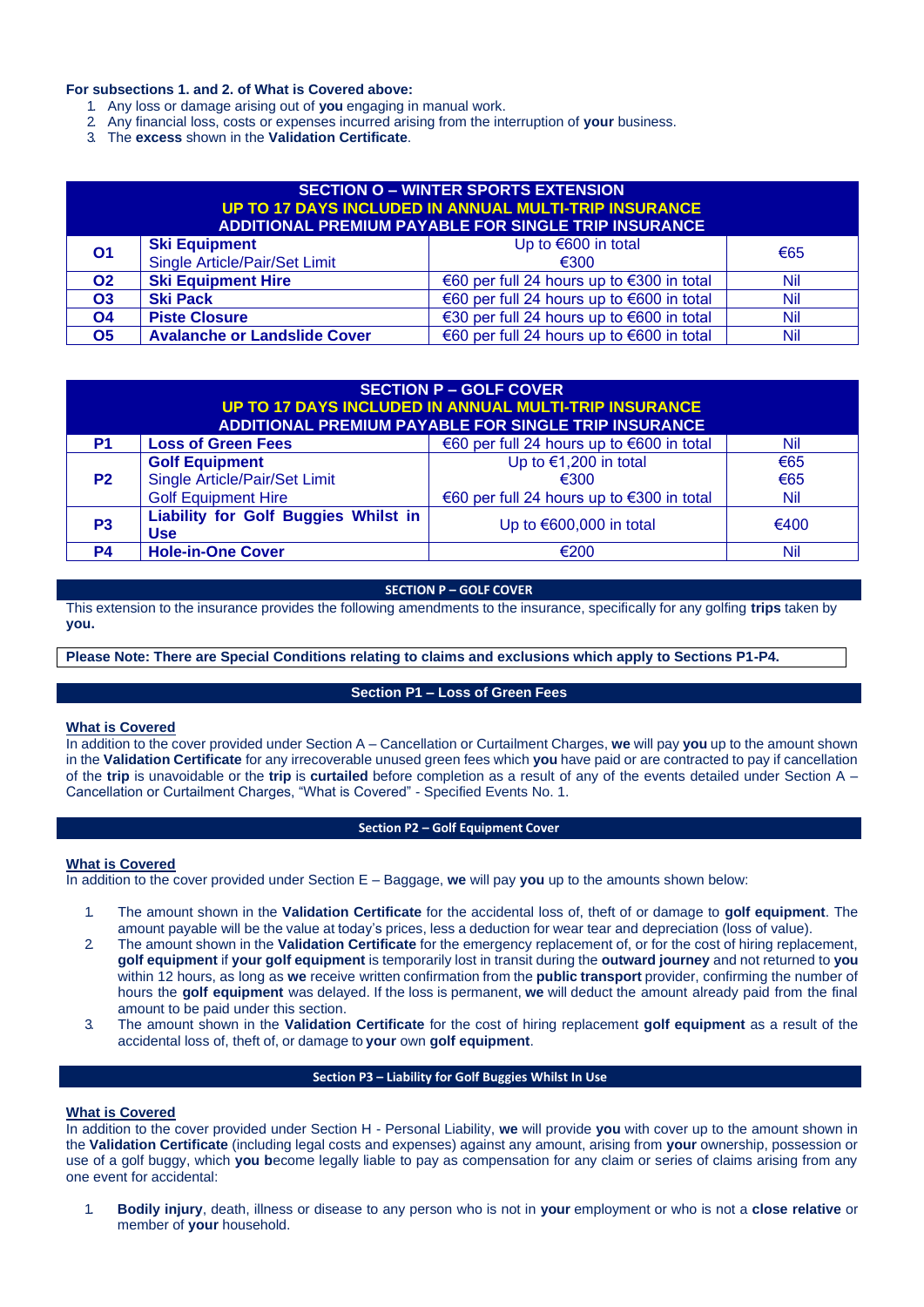2. Loss of or damage to property that does not belong to and is neither in the charge of or under the control of **you**, **your close relative**, anyone in **your** employment or any member of **your** household.

## **Section P4 – Hole In One cover**

## **What is Covered**

**We** will pay **you** up to the amount shown in the **Validation Certificate** for bar bills that **you** incur as a result of getting a hole in one.

**You** can only claim for one hole in one under this insurance in each **period of insurance**.

## **Special Conditions Relating to Claims Under Sections P1-P4 Inclusive**

- 1. **You** must get (at **your** own expense) a medical certificate from a **medical practitioner** and the prior approval of the 24 hour emergency medical service to confirm the necessity to return **home** prior to **curtailment** of the **trip** due to death, **bodily injury**, illness or disease.
- 2. If **you** fail to notify the travel agent, tour operator or golf club as soon as **you** find out it is necessary to cancel the **trip,** the amount **we** will pay will be limited to the cancellation charges that would have been payable had such notification taken place.
- 3. If **you** cancel the **trip** due to:
	- a) stress, anxiety, depression or any other mental or nervous disorder that **you** are suffering from, **you** must provide (at **your** own expense) a medical certificate from a consultant specialising in the relevant field or
	- b) any other **bodily injury**, illness or disease **you** must provide (at **your** own expense) a medical certificate from a **medical practitioner** stating that this necessarily and reasonably prevented **you** from travelling.
- 4. **You** must report to the local police in the country where the incident occurred within 24 hours of discovery or as soon as practicable after that and get (at **your** own expense) a written report of the loss, theft or attempted theft of all **golf equipment**.
- 5. If **golf equipment** is lost, stolen or damaged while in the care of a **public transport** provider, authority, hotel or **your**  accommodation provider **you** must report details of the loss, theft or damage to them in writing and get (at **your** own expense) written confirmation.
- 6. If **golf equipment** is lost, stolen or damaged whilst in the care of an airline **you** must:
	- a) get a Property Irregularity Report from the airline.
	- b) give formal written notice of the claim to the airline within the time limit contained in their conditions of carriage (please retain a copy).
	- c) keep all travel tickets and tags for submission to **us** if **you** are going to make a claim under this insurance.
- 7. **You** must provide (at **your** own expense) an original receipt or proof of ownership for items lost, stolen or damaged to help **you** to provide evidence to support **your** claim.
- 8. **You** must give **us** written notice of any incident which may result in a claim as soon as practicable.
- 9. **You** must send **us** every writ, summons, letter of claim or other document as soon as **you** receive it.
- 10. **You** must not admit any liability or pay, offer to pay, promise to pay or negotiate any claim without **our** permission in writing.

**We** will be entitled to take over and carry out in **your** name the defence of any claims for compensation or damages or otherwise against any third party. **We** shall have full discretion in the conduct of any negotiation or proceedings or in the settlement of any claim and **you** must give **us** all information and assistance which **we** may require.

- 11. If **you** die, **your** legal representative(s) will have the protection of this cover as long as they comply with the terms and conditions outlined in this policy.
- 12. **You** must obtain written confirmation from the appropriate golf course authority confirming **your** hole in one.

## **What is Not Covered under Sections P1-P4 inclusive**

## **The General Exclusions and the exclusions below both apply to Section P1-P4 Inclusive**

1. The **excess** shown in the **Validation Certificate** under Sections P2 and P3 above.

- 2. Any claims arising directly or indirectly from:
	- a) Redundancy caused by or resulting from misconduct leading to dismissal, or from resignation or voluntary redundancy or where**you** received a warning or notification of redundancy before the **policyholder** purchased this insurance or at the time of booking any **trip**.
	- b) Circumstances known to **you** before the **policyholder** purchased this insurance or at the time of booking any **trip**  which could reasonably have been expected to lead to cancellation or **curtailment** of the **trip**.
- 3. Loss, theft of or damage to **golf equipment** contained in an **unattended** vehicle unless:
	- a) it is locked out of sight in a **secure baggage area** and
	- b) forcible and violent means have been used by an unauthorised person to gain entry into the vehicle and evidence of such entry is available.
- 4. Loss or damage due to delay, confiscation or detention by customs or any other authority.
- 5. Loss or damage caused by wear and tear, depreciation (loss in value), atmospheric or climatic conditions, moth, **vermin**, any process of cleaning repairing or restoring, mechanical or electrical breakdown.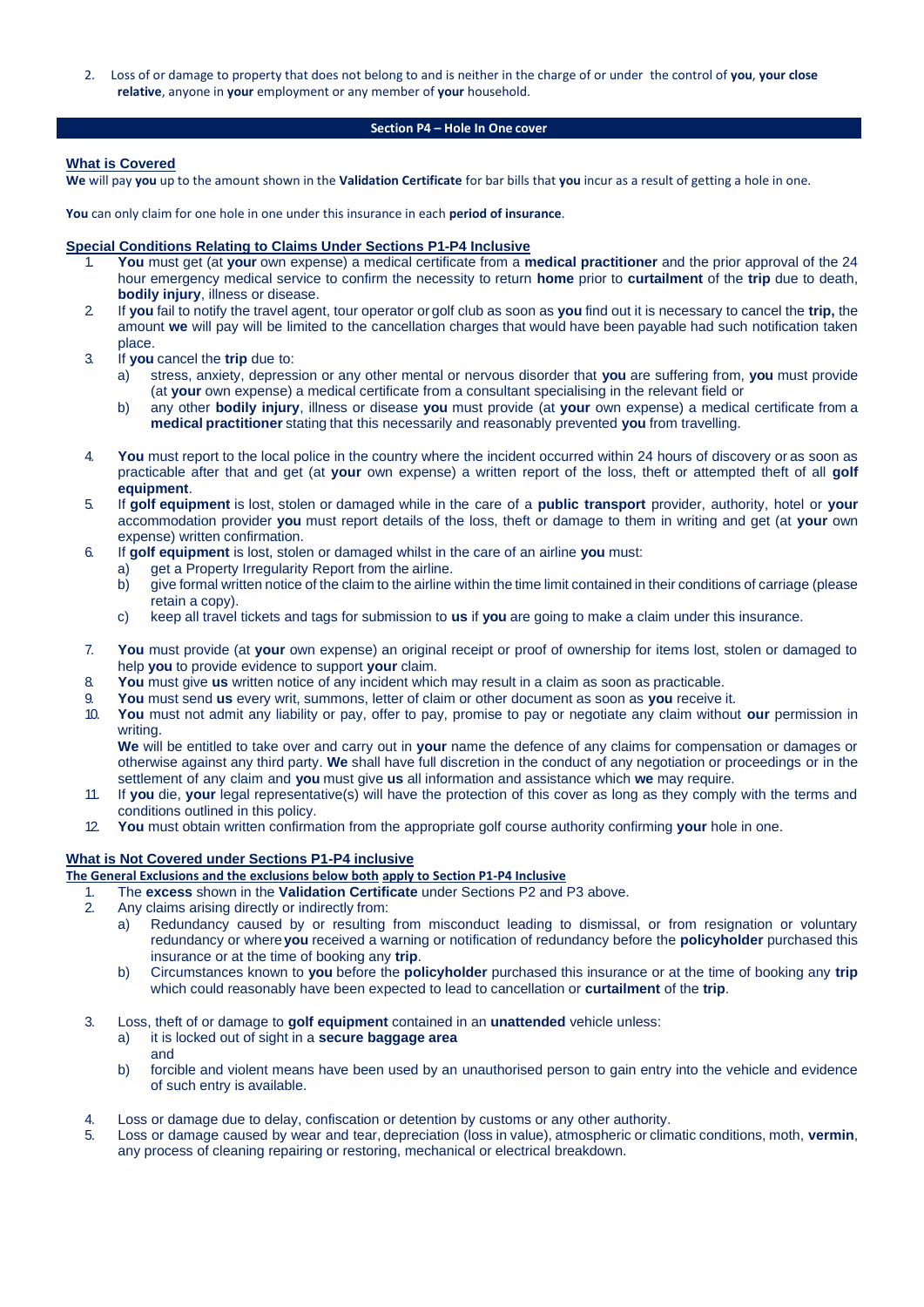| <b>SECTION Q - WEDDING / CIVIL PARTNERSHIP COVER</b><br><b>ADDITIONAL PREMIUM PAYABLE</b> |                                  |                         |     |  |
|-------------------------------------------------------------------------------------------|----------------------------------|-------------------------|-----|--|
|                                                                                           | <b>Wedding Bands &amp; Gifts</b> | Up to $€1,200$ in total | €65 |  |
|                                                                                           | Single Article/Pair/Set Limit    | €600                    |     |  |
| Q                                                                                         | <b>Wedding Attire</b>            | Up to $€1,200$ in total | €65 |  |
|                                                                                           | Single Article/Pair/Set Limit    | €600                    |     |  |
|                                                                                           | <b>Wedding Photography/Video</b> | Up to $€600$ in total   | €65 |  |

| 'SECTION R – SPECIAL EVENTS CANCELLATION OR CURTAILMENT CHARGES COVER (<br><b>ADDITIONAL PREMIUM PAYABLE</b> |                                    |                                                                    |     |  |
|--------------------------------------------------------------------------------------------------------------|------------------------------------|--------------------------------------------------------------------|-----|--|
|                                                                                                              | <b>Cancellation or Curtailment</b> | Limits Shown in Section A<br>Maximum Single Ticket Cost Limit €500 | €65 |  |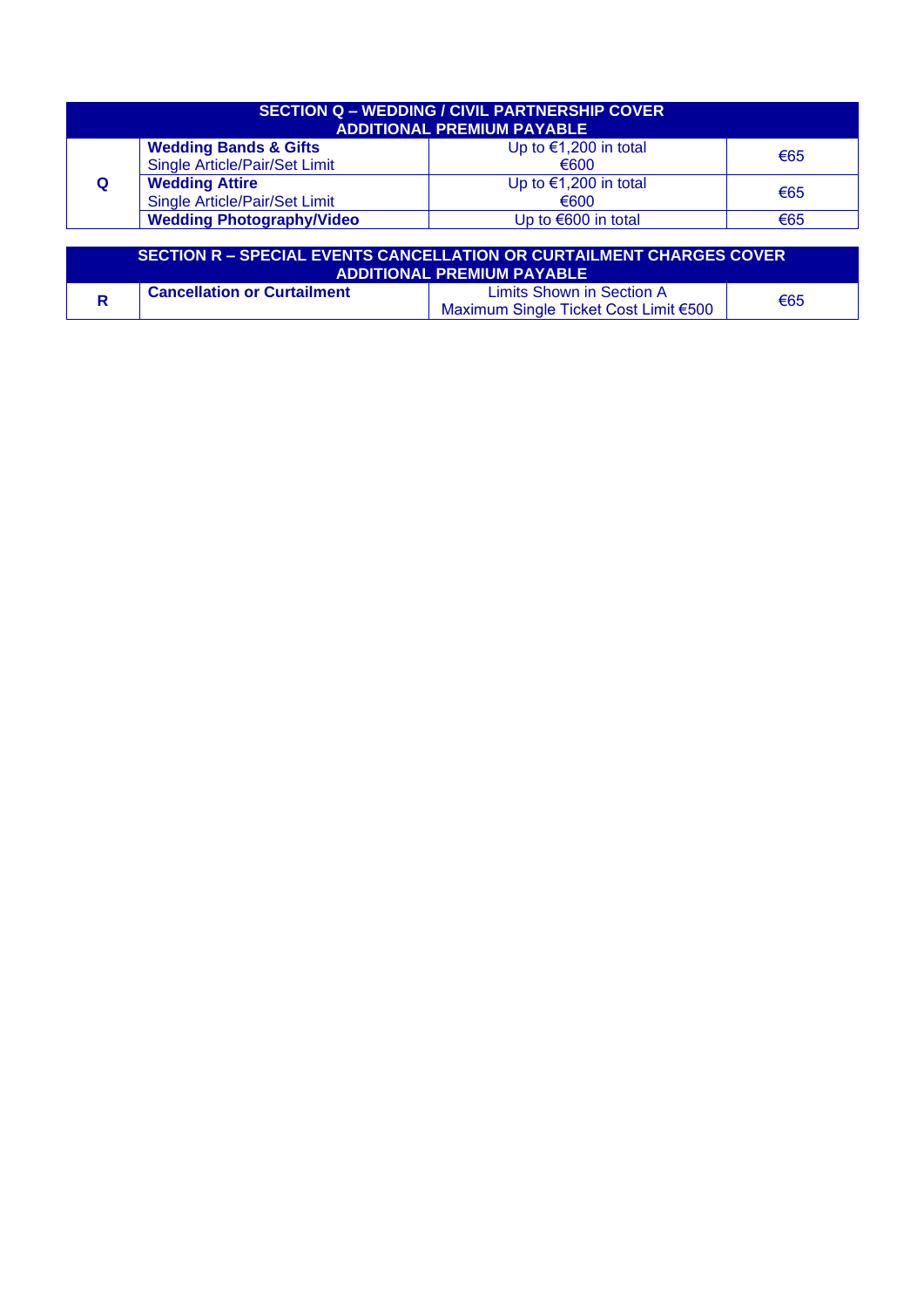## **ΕΥΡΟΣ ΚΑΛΥΨΕΩΝ ΚΑΙ ΑΣΦΑΛΙΣΜΕΝΑ ΠΟΣΑ**

Σύμφωνα με τους Όρους & Προϋποθέσεις Ασφαλιστηρίου

## **ΑΣΦΑΛΙΣΗ ΤΑΞΙΔΙΩΝ GOLD ΠΙΝΑΚΑΣ ΚΑΛΥΨΕΩΝ**

Ακολουθεί ο πλήρης κατάλογος Καλύψεων, Ορίων και Απαλλαγών που ισχύουν για το επίπεδο κάλυψης που έχετε επιλέξει.

Ο παρών πίνακας καλύψεων πρέπει να διαβάζεται μαζί με τους Όρους & Προϋποθέσεις του Ασφαλιστηρίου Συμβολαίου σας καθώς αμφότερα αποτελούν μέρος της ασφαλιστικής σας σύμβασης με εμάς.

| Ενότητα                 | Περιγραφή Κάλυψης                                                              | Ασφαλισμένα Ποσά/ Επίπεδο<br>Παροχής<br>Ανά Ασφαλισμένο Άτομο | Απαλλαγή για<br>Κάθε Απαίτηση |
|-------------------------|--------------------------------------------------------------------------------|---------------------------------------------------------------|-------------------------------|
| A                       | Χρεώσεις Ακύρωσης ή Διακοπής                                                   | Μέχρι €7,000 στο σύνολο                                       | €65                           |
|                         | Δίδακτρα Προγράμματος Σπουδών (Μόνο για                                        |                                                               |                               |
|                         | Σπουδές στο Εξωτερικό)                                                         | Δεν καλύπτεται                                                | $\Delta/Y$                    |
| B                       | Επείγοντα Ιατρικά Έξοδα, Έξοδα                                                 | Μέχρι €10,000,000 στο σύνολο                                  |                               |
|                         | Επαναπατρισμού και Άλλα Έξοδα                                                  |                                                               | €65                           |
|                         | Συμπεριλαμβανομένης Οδοντιατρικής Αγωγής                                       | €250                                                          |                               |
| <b>B1</b>               | Κάλυψη Νοσοκομειακής Περίθαλψης                                                | €25 ανά πλήρες 24ωρο έως €2,500                               | Μηδέν                         |
|                         |                                                                                | συνολικά                                                      |                               |
| Г                       | Προσωπικό Ατύχημα                                                              |                                                               |                               |
|                         | Στοιχείο 1 – θάνατος από ατύχημα                                               | €64,000                                                       |                               |
|                         | Στοιχείο 2 - απώλεια άκρου/ων ή απώλεια                                        |                                                               |                               |
|                         | όρασης                                                                         | €64,000                                                       | Μηδέν                         |
|                         | Στοιχείο 3 - μόνιμη ολική ανικανότητα                                          | €64,000                                                       |                               |
|                         |                                                                                |                                                               |                               |
|                         | Στοιχείο 1 - Ταξιδιωτικό Ατύχημα -<br>Επιβαίνοντας σε δημόσια συγκοινωνία μόνο |                                                               |                               |
| $\pmb{\Delta}$          |                                                                                | €100,000<br>€50 για το πρώτο πλήρες 12ωρο                     |                               |
|                         | Καθυστέρηση Αναχώρησης                                                         | καθυστέρησης                                                  |                               |
|                         |                                                                                | και μετά €25 για κάθε επιπλέον                                |                               |
|                         |                                                                                |                                                               | Μηδέν                         |
|                         |                                                                                | πλήρες 12ωρο<br>έως €600 συνολικά                             | €65                           |
|                         | Εγκατάλειψη μετά από ένα πλήρες 24ωρο                                          | €7,000                                                        |                               |
|                         | καθυστέρησης                                                                   |                                                               |                               |
| $\Delta$ 1              | Απώλεια Αναχώρησης                                                             | €1,800                                                        | €65                           |
| Ē                       | Αποσκευές                                                                      | Μέχρι €3,000 στο σύνολο                                       |                               |
|                         | Όριο για Μονό Αντικείμενο/Ζεύγος/Σετ                                           | €500                                                          |                               |
|                         | Συνολικό Όριο για Τιμαλφή                                                      | €500                                                          |                               |
|                         | Όριο για Γυαλιά οράσεως/Ηλίου                                                  | €300                                                          | €65                           |
|                         | Καθυστέρηση Αποσκευών (ελάχιστη                                                |                                                               |                               |
|                         | καθυστέρηση 12 ώρες)                                                           | €250                                                          |                               |
| $\Sigma$ T              | Προσωπικά χρήματα, διαβατήριο &                                                | €900                                                          |                               |
|                         | έγγραφα                                                                        |                                                               | €65                           |
|                         | Όριο για Διαβατήριο & Έγγραφα                                                  | €300                                                          |                               |
| Z                       | Χρεώσεις Παράτασης Φύλαξης Κατοικίδιων                                         | €35 ανά ημέρα έως €350 συνολικά                               | Μηδέν                         |
| $\overline{\mathsf{H}}$ | Προσωπική Αστική Ευθύνη                                                        | Μέχρι €2,000.000 στο σύνολο                                   | €400                          |
|                         | Όριο για Ενοικιαζόμενο Κατάλυμα                                                | Μέχρι €120,000 στο σύνολο                                     |                               |
| $\boldsymbol{\Theta}$   | Νομικές Δαπάνες και Συνδρομή                                                   | €19,000                                                       | €400                          |
|                         | Κάλυψη Ληστείας                                                                | €60 για κάθε πλήρες 24ωρο                                     | Μηδέν                         |
|                         |                                                                                | νοσηλείας έως €1,200 συνολικά                                 |                               |
| IA                      | Κάλυψη Πειρατείας/Αεροπειρατείας                                               | €60 για κάθε πλήρες 24ωρο έως                                 | Μηδέν                         |
|                         |                                                                                | €600 συνολικά                                                 |                               |
| IB                      | Διακοπή Παροχής Υπηρεσιών                                                      | €25 μετά από ένα πλήρες 24ωρο και                             |                               |
|                         |                                                                                | μετά €25 για κάθε επιπλέον πλήρες                             | $\Delta$ Y                    |
|                         |                                                                                | 24ωρο έως €250 συνολικά                                       |                               |
| IГ                      | Καταστροφή                                                                     | Μέχρι €650 στο σύνολο                                         | $\Delta Y$                    |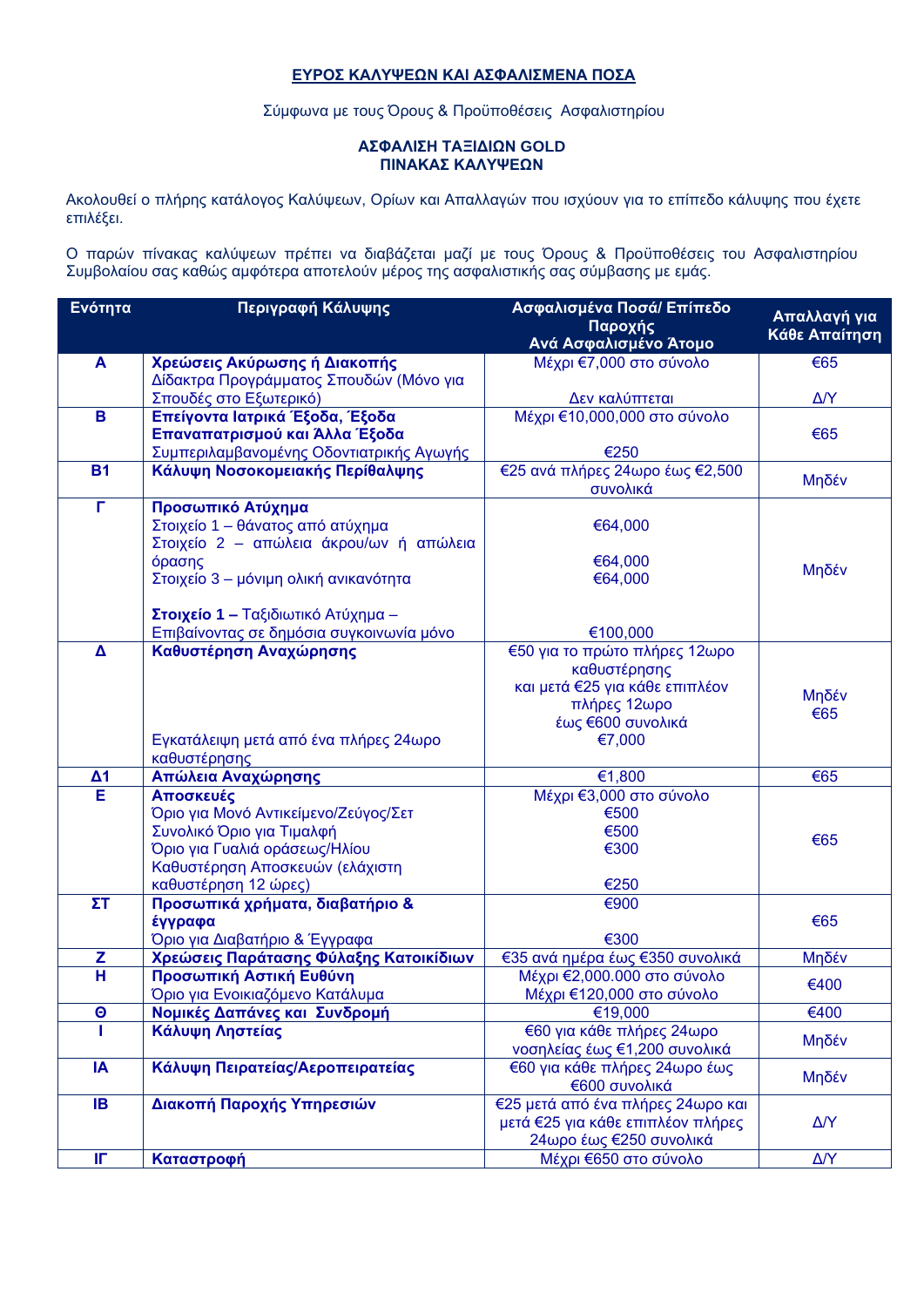## **ΕΠΕΚΤΑΣΕΙΣ ΠΟΥ ΔΙΑΤΙΘΕΝΤΑΙ Ή ΣΥΜΠΕΡΙΛΑΜΒΑΝΟΝΤΑΙ**

Οι καλύψεις αυτές προστίθενται στο ασφαλιστήριό σας επιπλέον των ανωτέρω. Κάποιες από αυτές τις επεκτάσεις απαιτούν να καταβάλετε επασφάλιστρο και συνεπώς θα καλύπτονται μόνον εφόσον έχετε καταβάλει το επασφάλιστρο, εφόσον απαιτείται, και αυτό επιβεβαιώνεται στον Πίνακα του Συμβολαίου Ταξιδιωτικής Ασφάλισής σας.

| ΕΝΟΤΗΤΑ ΙΔ - ΕΠΑΓΓΕΛΜΑΤΙΚΑ ΤΑΞΙΔΙΑ (Μόνο Μη Χειρωνακτική Εργασία) |                                      |                         |     |  |
|-------------------------------------------------------------------|--------------------------------------|-------------------------|-----|--|
| ΚΑΛΥΨΗ ΕΩΣ 17 ΗΜΕΡΕΣ ΜΕ ΤΗΝ ΑΣΦΑΛΙΣΗ ΕΤΗΣΙΩΝ ΠΟΛΛΑΠΛΩΝ ΤΑΞΙΔΙΩΝ   |                                      |                         |     |  |
| ΕΠΑΣΦΑΛΙΣΤΡΟ ΠΛΗΡΩΤΕΟ ΓΙΑ ΑΣΦΑΛΙΣΗ ΜΕΜΟΝΩΜΕΝΟΥ ΤΑΞΙΔΙΟΥ           |                                      |                         |     |  |
|                                                                   | Αντικατάσταση Συναδέρφου/Συνεργάτη   | Μέχρι €6,000 στο σύνολο | €65 |  |
| IΔ                                                                | Επαγγελματικός Εξοπλισμός            | Μέχρι €3,500 στο σύνολο | €65 |  |
|                                                                   | Όριο για Μονό Αντικείμενο/Ζεύγος/Σετ | €2.000                  |     |  |

## **Ενότητα ΙΔ – ΕΠΑΓΓΕΛΜΑΤΙΚΑ ΤΑΞΙΔΙΑ**

**Σημείωση:** Για το σκοπό της παρούσας Ενότητας ΙΔ μόνο, ως «**ταξίδι**» νοείται ένα ταξίδι που πραγματοποιείται αποκλειστικά για επιχειρηματική δραστηριότητα.

Η παρούσα επέκταση της ασφάλισης παρέχει τις ακόλουθες τροποποιήσεις στην ασφάλιση συγκεκριμένα για οποιοδήποτε **ταξίδι**  πραγματοποιείται από **εσάς**.

## **Τι καλύπτεται**

1. Πέρα από την κάλυψη που παρέχεται δυνάμει της Ενότητας Ε – Αποσκευές, θα **σας** καταβάλουμε μέχρι το ποσό που αναγράφεται στον **Πιστοποιητικό Ασφάλισης** για την τυχαία απώλεια, κλοπή ή ζημία σε **επαγγελματικό εξοπλισμό**. Το πληρωτέο ποσό θα είναι η αξία σε τρέχουσες τιμές πλην μιας μείωσης για φυσική φθορά και απόσβεση (μείωση αξίας).

Το μέγιστο ποσό που θα καταβάλουμε για κάθε μονό αντικείμενο, ζεύγος ή σετ αντικειμένων είναι το ποσό που αναγράφεται στο **Πιστοποιητικό Ασφάλισης.**

2. Θα **σας** καταβάλουμε μέχρι το ποσό που αναγράφεται στο **Πιστοποιητικό Ασφάλισης** για πρόσθετα έξοδα διαμονής και ταξιδιού που πραγματοποιούνται για την αντικατάστασή **σας** από έναν συνάδελφο ή συνεργάτη σε ένα προκαθορισμένο επαγγελματικό **ταξίδι** σε περίπτωση:

## α) θανάτου **σας**.

- β) αδυναμίας **σας** να πραγματοποιήσετε το επαγγελματικό **ταξίδι** εξαιτίας νοσηλείας ή προσωρινής ή μόνιμης ανικανότητας με γραπτή επιβεβαίωση από **ιατρό**.
- γ) θανάτου, σοβαρής σωματικής βλάβης ή σοβαρής ασθένειας **στενού συγγενή** ή **στενού συνεργάτη σας** στη **χώρα κατοικίας σας**.

## **Ειδικοί όροι σχετικά με απαιτήσεις**

- 1. Πρέπει να ενημερώσετε την τοπική αστυνομία στη χώρα όπου συνέβη το περιστατικό εντός 24 ωρών από την ανακάλυψή του ή το συντομότερο πρακτικά δυνατόν και να προμηθευτείτε (με δικά **σας** έξοδα) μια έγγραφη έκθεση της απώλειας, κλοπής ή απόπειρας κλοπής κάθε **επαγγελματικού εξοπλισμού**.
- 2. Εάν ο **επαγγελματικός εξοπλισμός** χαθεί, κλαπεί ή καταστραφεί ενώ βρίσκεται υπό την ευθύνη του παρόχου **μέσου μαζικής μεταφοράς**, αρχής, ξενοδοχείου ή του παρόχου **καταλύματος σας**, θα πρέπει να αναφέρετε την απώλεια, κλοπή ή ζημία σε αυτούς εγγράφως και να προμηθευτείτε (με δικά **σας** έξοδα) έγγραφη επιβεβαίωση.
- 3. Εάν ο **επαγγελματικός εξοπλισμός** χαθεί, κλαπεί ή καταστραφεί ενώ βρίσκεται υπό την ευθύνη αεροπορικής εταιρείας, θα πρέπει:
	- α) να προμηθευτείτε μια Δήλωση Μη Παράδοσης Αποσκευής (Property Irregularity Report) από την αεροπορική εταιρεία,
	- β) να ενημερώσετε εγγράφως την αεροπορική εταιρεία για την απαίτηση εντός της προθεσμίας που περιλαμβάνεται στους όρους μεταφοράς (παρακαλούμε κρατήστε αντίγραφο),
	- γ) να διατηρήσετε όλα τα εισιτήρια ταξιδιού και τις ετικέτες αποσκευών για υποβολή εάν πρόκειται να υποβάλετε απαίτηση υπό την παρούσα ασφάλιση.
- 4. Πρέπει να προσκομίσετε (με δικά **σας** έξοδα) μια πρωτότυπη απόδειξη ή αποδεικτικά κυριότητας για αντικείμενα που έχουν χαθεί, κλαπεί ή καταστραφεί που θα **σας** βοηθήσει να παρέχετε αποδείξεις προς υποστήριξη της απαίτησής **σας**.

## **Τι δεν καλύπτεται**

και

**Οι Γενικές Εξαιρέσεις και οι εξαιρέσεις παρακάτω ισχύουν αμφότερες για την Ενότητα ΙΔ – Επαγγελματικά Ταξίδια**

## **Όσον αφορά το σημείο 1 της παραπάνω παραγράφου «Τι καλύπτεται»:**

- 1. Απώλεια, κλοπή ή καταστροφή **επαγγελματικού εξοπλισμού** που έμεινε **αφύλαχτος** οποιαδήποτε στιγμή εκτός εάν δόθηκε για φύλαξη στον πάροχο **μέσου μαζικής μεταφοράς**, τοποθετήθηκε σε χρηματοκιβώτιο ξενοδοχείου ή σε θυρίδα ασφαλείας, ή έμεινε στο κλειδωμένο **σας** κατάλυμα.
- 2. Απώλεια, κλοπή ή καταστροφή **επαγγελματικού εξοπλισμού** που βρίσκεται μέσα σε **αφύλαχτο** όχημα, εκτός εάν: α) είναι κλειδωμένος εκτός κοινής θέας σε **ασφαλή χώρο αποσκευών**,
	- β) χρησιμοποιήθηκαν μέσα κλοπής και βίαια μέσα από μη εξουσιοδοτημένο άτομο προκειμένου να διαρρήξει το όχημα και υπάρχουν αποδεικτικά στοιχεία αυτής της διάρρηξης.
- 3. Απώλεια ή ζημία λόγω καθυστέρησης, κατάσχεσης ή κράτησης από τελωνειακές ή άλλες αρχές.
- 4. Απώλεια ή ζημία που προκαλείται από φυσική φθορά, απόσβεση (μείωση αξίας), ατμοσφαιρικές ή κλιματικές συνθήκες,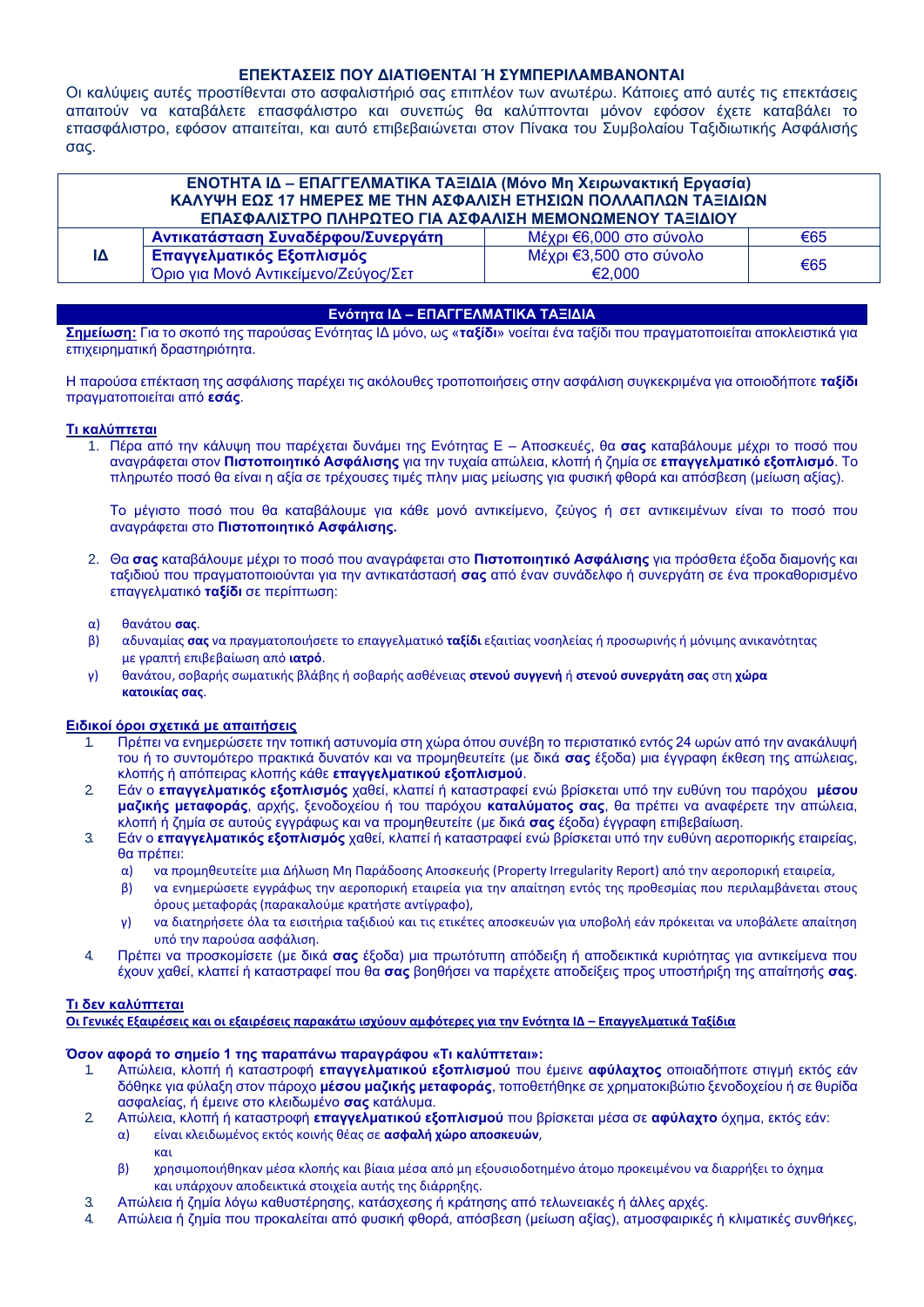σκόρο, **παράσιτα**, οποιαδήποτε διαδικασία καθαρισμού, επισκευής ή αποκατάστασης, ή μηχανική ή ηλεκτρονική βλάβη.

5. Απώλεια, κλοπή ή ζημία σε φιλμ, μαγνητοταινίες, κασέτες, μελάνια ή δίσκους πέρα από την αξία τους ως αχρησιμοποίητα υλικά εκτός εάν έχουν αγοραστεί προεγγεγραμμένα, στην οποία περίπτωση θα πληρώσουμε μέχρι την πιο πρόσφατη τιμή του τιμοκαταλόγου του κατασκευαστή.

## **Όσον αφορά το σημείο 2 της παραπάνω παραγράφου «Τι καλύπτεται»:**

- 1. Πρόσθετα έξοδα δυνάμει του σημείου 2.β της παραγράφου «Τι καλύπτεται», σε περίπτωση προσωρινής ή μόνιμης ανικανότητας ή νοσηλείας **σας** ή σε περίπτωση που ήσασταν σε λίστα αναμονής για εισαγωγή σε νοσοκομείο όταν οργανώνατε το επαγγελματικό **ταξίδι**.
- 2. Πρόσθετα έξοδα δυνάμει των σημείων 2.β και 2.γ της παραγράφου «Τι καλύπτεται», σε περίπτωση που γνωρίζατε περιστάσεις κατά την οργάνωση του επαγγελματικού **ταξιδιού** οι οποίες θα αναμένονταν εύλογα να οδηγήσουν σε ακύρωση του επαγγελματικού **ταξιδιού**.

## **Όσον αφορά τα σημεία 1. και 2. της παραπάνω παραγράφου «Τι καλύπτεται»:**

- 1. Τυχόν απώλεια ή ζημία που προκύπτει από τη συμμετοχή **σας** σε χειρωνακτική εργασία.
- 2. Τυχόν οικονομική ζημία, έξοδα ή δαπάνες που πραγματοποιήθηκαν εξαιτίας της διακοπής της επιχειρηματικής δραστηριότητάς **σας**.
- 3. Η **απαλλαγή που αναγράφεται** στο **Πιστοποιητικό Ασφάλισης**.

## **ΕΝΟΤΗΤΑ ΙΕ – ΕΠΕΚΤΑΣΗ ΧΕΙΜΕΡΙΝΩΝ ΑΘΛΗΜΑΤΩΝ ΚΑΛΥΨΗ ΕΩΣ 17 ΗΜΕΡΕΣ ΜΕ ΤΗΝ ΑΣΦΑΛΙΣΗ ΕΤΗΣΙΩΝ ΠΟΛΛΑΠΛΩΝ ΤΑΞΙΔΙΩΝ ΕΠΑΣΦΑΛΙΣΤΡΟ ΠΛΗΡΩΤΕΟ ΓΙΑ ΑΣΦΑΛΙΣΗ ΜΕΜΟΝΩΜΕΝΟΥ ΤΑΞΙΔΙΟΥ ΙΕ1 Εξοπλισμός Χιονοδρομίας**  Όριο για Μονό Αντικείμενο/Ζεύγος/Σετ Μέχρι €600 στο σύνολο €300 €65 <mark>ΙΕ2 Ενοικίαση Εξοπλισμού Χιονοδρομίας</mark> εδ0 ανά πλήρες 24ωρο εκατείας επιλήθες επιλήθες επιλήθες εκατείας επιλήθες ε<br>Γενοικικά €60 ανά πλήρες 24ωρο έως €300 Μηδέν **ΙΕ3 Πακέτο Χιονοδρομίας** €60 ανά πλήρες 24ωρο έως €600 συνολικά Μηδέν **ΙΕ4 Κλείσιμο Χιονοδρομικών Διαδρομών βερικών τη €30 ανά πλήρες 24ωρο έως €600** συνολικά Μηδέν **ΙΕ5 Κάλυψη Χιονοστιβάδας ή Κατολίσθησης** εξ60 ανά πλήρες 24ωρο εξαιρετικά το καταστολικά επιλήσει εξαιρετικά ε €60 ανά πλήρες 24ωρο έως €600 | Μηδέν

| ΕΝΟΤΗΤΑ ΙΣΤ – ΚΑΛΥΨΗ ΓΚΟΛΦ<br>ΚΑΛΥΨΗ ΕΩΣ 17 ΗΜΕΡΕΣ ΜΕ ΤΗΝ ΑΣΦΑΛΙΣΗ ΕΤΗΣΙΩΝ ΠΟΛΛΑΠΛΩΝ ΤΑΞΙΔΙΩΝ<br>ΕΠΑΣΦΑΛΙΣΤΡΟ ΠΛΗΡΩΤΕΟ ΓΙΑ ΑΣΦΑΛΙΣΗ ΜΕΜΟΝΩΜΕΝΟΥ ΤΑΞΙΔΙΟΥ |                                                                                        |                                                                                  |                     |  |
|----------------------------------------------------------------------------------------------------------------------------------------------------------|----------------------------------------------------------------------------------------|----------------------------------------------------------------------------------|---------------------|--|
| IΣT1                                                                                                                                                     | Απώλεια Green Fees (χρεώσεις χρήσης<br>γηπέδου Γκολφ)                                  | €60 ανά πλήρες 24ωρο έως €600<br>συνολικά                                        | Μηδέν               |  |
| $I\Sigma T2$                                                                                                                                             | Εξοπλισμός Γκολφ<br>Όριο για Μονό Αντικείμενο/Ζεύγος/Σετ<br>Ενοικίαση Εξοπλισμού Γκολφ | Με σύνολο €1,200 στο σύνολο<br>€300<br>€60 ανά πλήρες 24ωρο έως €300<br>συνολικά | €65<br>€65<br>Μηδέν |  |
| $I\Sigma T3$                                                                                                                                             | Αστική Ευθύνη για Αμαξίδια Γκολφ<br>(Buggies) κατά τη Χρήση                            | Μέχρι €600,000 στο σύνολο                                                        | €400                |  |
| $I\Sigma T4$                                                                                                                                             | Κάλυψη Hole-in-One (Επίτευξη Στόχου με<br><b>Μία Βολή)</b>                             | €200                                                                             | Μηδέν               |  |

## **ΕΝΟΤΗΤΑ ΙΣΤ – ΚΑΛΥΨΗ ΓΚΟΛΦ**

Η παρούσα επέκταση της ασφάλισης παρέχει τις ακόλουθες τροποποιήσεις στην ασφάλιση συγκεκριμένα για οποιοδήποτε **ταξίδι** για γκολφ πραγματοποιείται από **εσάς**.

**Σημείωση: Υπάρχουν Ειδικοί όροι σχετικά με απαιτήσεις και εξαιρέσεις που ισχύουν για τις Ενότητας ΙΣΤ1-ΙΣΤ4.**

## **Ενότητα ΙΣΤ1 – Απώλεια Green Fees (χρεώσεις χρήσης γηπέδου Γκολφ)**

#### **Τι καλύπτεται**

Πέρα από την κάλυψη που παρέχεται δυνάμει της Ενότητας Α – Χρεώσεις Ακύρωσης ή Διακοπής, θα **σας** καταβάλουμε μέχρι το ποσό που αναγράφεται στο **Πιστοποιητικό Ασφάλισης** για οποιαδήποτε μη ανακτήσιμα green fees (χρεώσεις χρήσης γηπέδου Γκολφ) που έχετε καταβάλει ή δεσμεύστε συμβατικά να καταβάλετε, εάν η ακύρωση του **ταξιδιού** είναι αναπόφευκτη ή το **ταξίδι διακοπεί** πριν την ολοκλήρωση εξαιτίας οποιουδήποτε από τα συμβάντα που αναφέρονται λεπτομερώς στην Ενότητα Α – Χρεώσεις Ακύρωσης ή Διακοπής, παράγραφος «Τι καλύπτεται» - Συγκεκριμένο Συμβάν αρ. 1.

## **Ενότητα ΙΣΤ2 – Κάλυψη Εξοπλισμού Γκολφ**

**Τι καλύπτεται**

Πέρα από την κάλυψη που παρέχεται δυνάμει της Ενότητας Ε – Αποσκευές, θα **σας** καταβάλουμε μέχρι τα ποσά που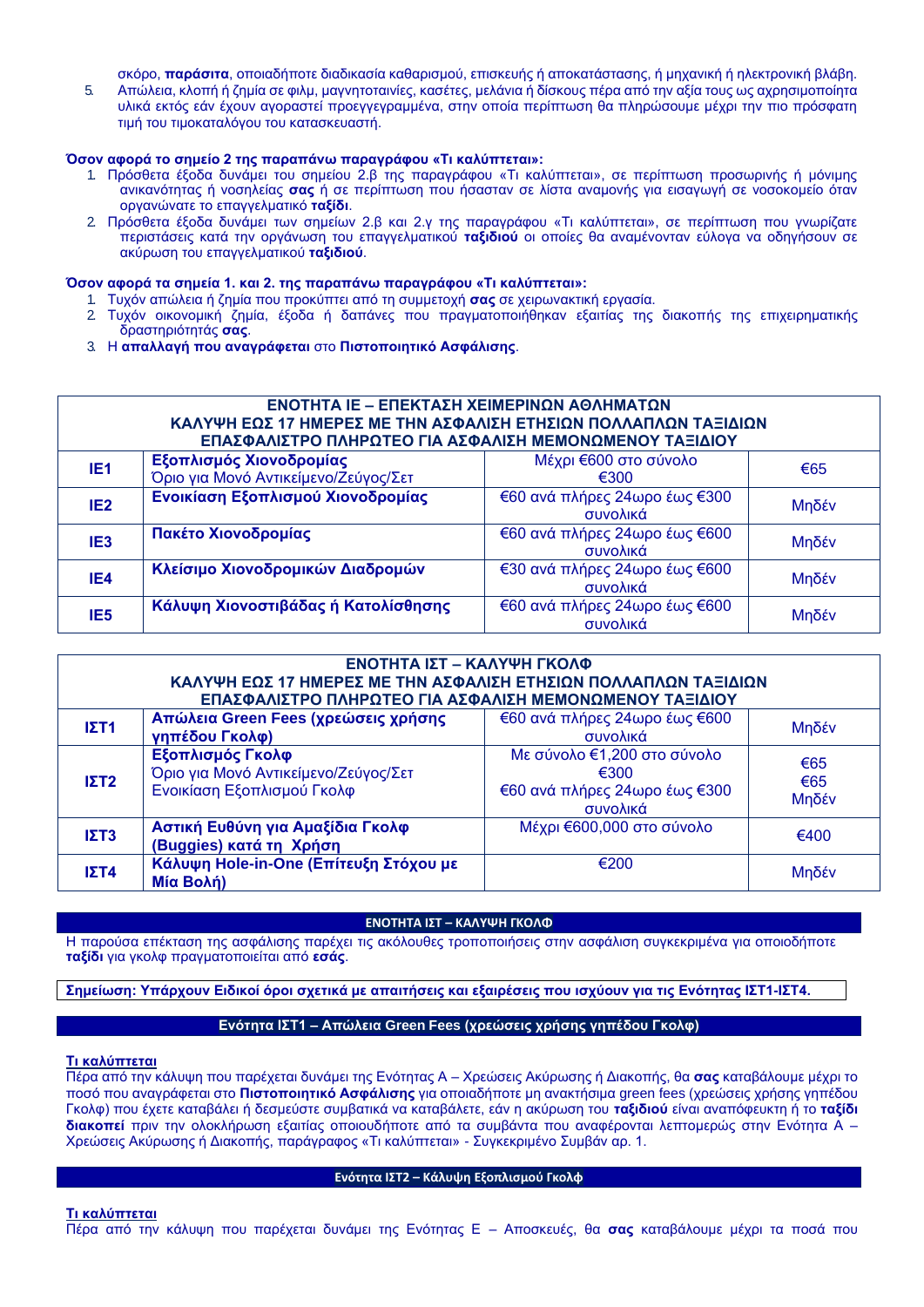#### αναγράφονται παρακάτω:

- 1. Το ποσό που αναγράφεται στο **Πιστοποιητικό Ασφάλισης** για την τυχαία απώλεια, κλοπή ή ζημία σε **εξοπλισμό γκολφ**. Το πληρωτέο ποσό θα είναι η αξία σε τρέχουσες τιμές πλην μιας μείωσης για φυσική φθορά και απόσβεση (μείωση αξίας).
- 2. Το ποσό που αναγράφεται στο **Πιστοποιητικό Ασφάλισης** για την επείγουσα αντικατάσταση **εξοπλισμού γκολφ**, ή για το κόστος ενοικίασης εξοπλισμού αντικατάστασης, εάν ο **εξοπλισμός γκολφ σας** χαθεί προσωρινά κατά τη διαμετακόμιση στο **σκέλος μετάβασης** και δεν **σας** επιστραφεί εντός 12 ωρών, εφόσον λάβουμε έγγραφη βεβαίωση από τον πάροχο του **μέσου μαζικής μεταφοράς** που να επιβεβαιώνει τον αριθμό ωρών που καθυστέρησε ο **εξοπλισμός γκολφ**. Εάν η απώλεια είναι μόνιμη, θα αφαιρέσουμε το ποσό που θα έχει καταβληθεί από το τελικό πληρωτέο ποσό δυνάμει της παρούσας ενότητας.
- 3. Το ποσό που αναγράφεται στο **Πιστοποιητικό Ασφάλισης** για το κόστος ενοικίασης **εξοπλισμού γκολφ**  αντικατάστασης ως αποτέλεσμα της τυχαίας απώλειας, κλοπής ή ζημίας του **εξοπλισμού γκολφ σας**.

#### **Ενότητα ΙΣΤ3 – Αστική Ευθύνη για Αμαξίδια Γκολφ (Buggies) κατά τη Χρήση**

#### **Τι καλύπτεται**

Πέρα από την κάλυψη που παρέχεται δυνάμει της Ενότητας Η – Προσωπική Αστική Ευθύνη, θα **σας** παρέχουμε κάλυψη μέχρι το ποσό που αναγράφεται στο **Πιστοποιητικό Ασφάλισης** (συμπεριλαμβανομένων νομικών εξόδων και δαπανών) έναντι οποιουδήποτε ποσού, που προκύπτει από την δική **σας** κυριότητα, κατοχή ή χρήση αμαξιδίου γκολφ (buggy) και το οποίο καλείστε να καταβάλετε ως αποζημίωση για οποιαδήποτε απαίτηση ή σειρά απαιτήσεων που απορρέουν από οποιοδήποτε μεμονωμένο συμβάν για τυχαία/-ο:

- 1. **Σωματική βλάβη**, θάνατο, ασθένεια ή νόσο σε οποιοδήποτε άτομο που δεν εργάζεται για **εσάς**, που δεν είναι **στενός συγγενής σας** ή που διαμένει μαζί **σας** αλλά δεν πληρώνει για τη διαμονή του.
- 2. Απώλεια ή ζημία περιουσίας που δεν ανήκει σε **εσάς** και δεν βρίσκεται υπό την ευθύνη ή τον έλεγχό **σας**, κάποιου **στενού συγγενή σας**, οποιουδήποτε εργάζεται για **εσάς** ή οποιουδήποτε μέλους του νοικοκυριού **σας**.

## **Ενότητα ΙΣΤ P4 – Κάλυψη Hole In One (Επίτευξη Στόχου με Μία Βολή)**

#### **Τι καλύπτεται**

Θα **σας** καταβάλουμε μέχρι το ποσό που αναγράφεται στο **Πιστοποιητικό Ασφάλισης** για λογαριασμούς σε μπαρ με τους επιβαρύνεστε επειδή καταφέρατε να κάνετε «hole in one».

Μπορείτε να εγείρετε απαίτηση μόνο για σκορ «hole in one» βάσει της παρούσας ασφάλισης σε κάθε **περίοδο ασφάλισης**.

#### **Ειδικοί όροι σχετικά με απαιτήσεις υπό τις Ενότητες ΙΣΤ1-ΙΣΤ4**

- 1. Πρέπει να προσκομίσετε (με δικά **σας** έξοδα) ιατρικό πιστοποιητικό από **ιατρό**, καθώς και να λάβετε την εκ των προτέρων συναίνεση της 24ωρης επείγουσας ιατρικής υπηρεσίας, ως επιβεβαίωση ότι είναι αναγκαία η επιστροφή σας στην **κατοικία σας**, πριν από τη **διακοπή ταξιδιού** λόγω θανάτου, **σωματικής βλάβης**, ασθένειας, νόσου.
- 2. Εάν δεν ενημερώσετε τον ταξιδιωτικό πράκτορα, τον διοργανωτή ταξιδιού ή το γκολφ κλαμπ αμέσως μόλις ανακαλύψετε ότι είναι απαραίτητο να ακυρώσετε το **ταξίδι**, το ποσό που θα καταβάλουμε θα περιοριστεί στις χρεώσεις ακύρωσης που θα ίσχυαν αν είχε γίνει αυτή η γνωστοποίηση
- 3. Εάν ακυρώσετε το **ταξίδι σας** εξαιτίας:

α) στρες, άγχους, κατάθλιψης, ή άλλης ψυχικής ή νευρολογικής διαταραχής από την οποία πάσχετε, θα πρέπει να προσκομίσετε (με δικά **σας** έξοδα) ιατρικό πιστοποιητικό από ιατρό με ειδικότητα στον σχετικό τομέα, ή

- β) οποιαδήποτε άλλης **σωματικής βλάβης**, ασθένειας ή νόσου, θα πρέπει να προσκομίσετε (με δικά **σας** έξοδα) ιατρικό πιστοποιητικό από **ιατρό** που να δηλώνει ότι αυτό εύλογα και αναγκαστικά σας εμπόδισε από το να ταξιδέψετε.
- 4. Πρέπει να ενημερώσετε την τοπική αστυνομία στη χώρα όπου συνέβη το περιστατικό εντός 24 ωρών από την ανακάλυψή του, ή το συντομότερο πρακτικά δυνατόν και να προμηθευτείτε (με δικά **σας** έξοδα) μια έγγραφη έκθεση της απώλειας, κλοπής ή απόπειρας κλοπής κάθε **εξοπλισμού γκολφ**.
- 5. Εάν ο **εξοπλισμός γκολφ** χαθεί, κλαπεί ή καταστραφεί ενώ βρίσκεται υπό την ευθύνη του παρόχου **μέσου μαζικής μεταφοράς**, αρχής, ξενοδοχείου, ή του παρόχου καταλύματος **σας**, θα πρέπει να αναφέρετε τη σχετική απώλεια, κλοπή ή ζημία σε αυτούς εγγράφως και να προμηθευτείτε (με δικά **σας** έξοδα) έγγραφη επιβεβαίωση.
- 6. Εάν ο **εξοπλισμός γκολφ** χαθεί, κλαπεί ή καταστραφεί ενώ βρίσκεται υπό την ευθύνη αεροπορικής εταιρείας, θα πρέπει:
	- α) να προμηθευτείτε μια Δήλωση Μη Παράδοσης Αποσκευής (Property Irregularity Report) από την αεροπορική εταιρεία,
	- β) να ενημερώσετε εγγράφως την αεροπορική εταιρεία για την απαίτηση εντός της προθεσμίας που περιλαμβάνεται στους όρους μεταφοράς (παρακαλούμε κρατήστε αντίγραφο,
	- γ) να διατηρήσετε όλα τα εισιτήρια ταξιδιού και τις ετικέτες αποσκευών για υποβολή εάν πρόκειται να υποβάλετε απαίτηση υπό την παρούσα ασφάλιση.
- 7. Πρέπει να προσκομίσετε (με δικά **σας** έξοδα) μια πρωτότυπη απόδειξη ή αποδεικτικά κυριότητας για αντικείμενα που έχουν χαθεί, κλαπεί ή καταστραφεί που θα σας βοηθήσει να παρέχετε αποδείξεις προς υποστήριξη της απαίτησής **σας**.
- 8. Πρέπει να **μας** ειδοποιήσετε εγγράφως για οποιοδήποτε περιστατικό που ενδέχεται να οδηγήσει σε απαίτηση το συντομότερο δυνατόν.
- 9. Πρέπει να **μας** προωθήσετε κάθε ένταλμα, κλήτευση, επιστολή απαίτησης ή άλλο έγγραφο αμέσως μόλις το λάβετε.
- 10. Δεν πρέπει παραδεχθείτε καμία ευθύνη ούτε να καταβάλετε, να προσφερθείτε να καταβάλετε, ή να διαπραγματευτείτε οποιαδήποτε απαίτηση χωρίς την έγγραφη άδειά **μας**.

Θα δικαιούμαστε να αναλάβουμε και να εκτελέσουμε εξ ονόματός **σας** την υπεράσπιση οποιασδήποτε απαίτησης για αποζημίωση ή όπου άλλως εμπλέκεται τρίτο πρόσωπο. Θα έχουμε πλήρη ευχέρεια στη διεξαγωγή διαπραγματεύσεων ή αγωγής ή στον διακανονισμό οποιασδήποτε απαίτησης και θα πρέπει να **μας** δώσετε κάθε πληροφορία και βοήθεια που ενδέχεται να χρειαστούμε

11. Σε περίπτωση θανάτου **σας**, οι νόμιμοι εκπρόσωποί **σας** θα έχουν την προστασία της παρούσας κάλυψης εφόσον